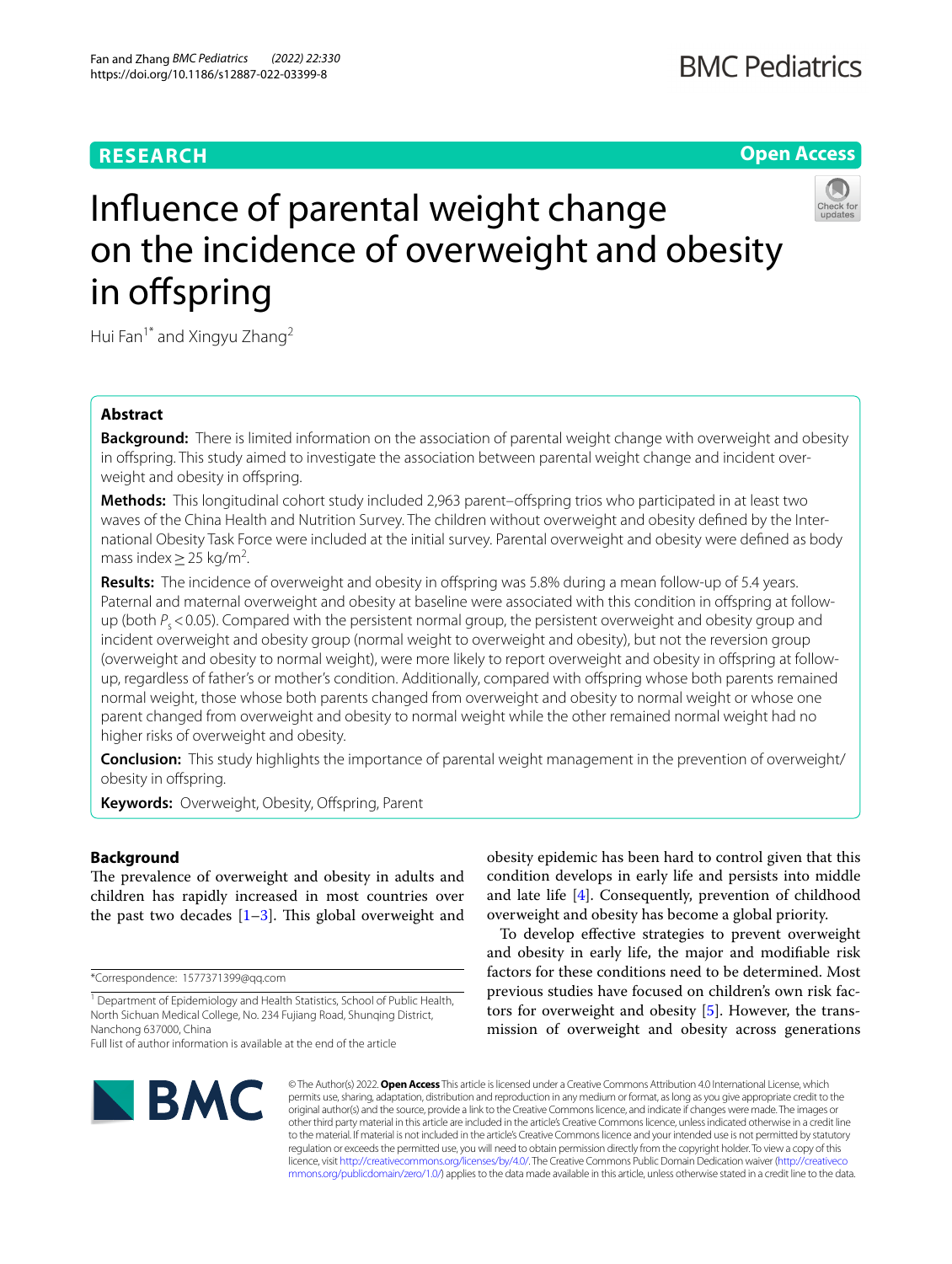has recently gained increasing attention. Cross-sectional studies have indicated that parental overweight and obesity are positively correlated with these conditions in ofspring [[6,](#page-6-4) [7\]](#page-6-5). Moreover, cohort studies have confrmed the correlation of parental overweight and obesity during pre-pregnancy with the high body mass index (BMI) of their infant, adolescent, and young adult offspring  $[8-$ [10\]](#page-6-7). Pre-conception parental obesity induces obesity in ofspring via epigenetic mechanisms that infuence gametogenesis and reprogram processes during embryogenesis and early development [[11](#page-6-8), [12](#page-6-9)]. A systematic review and meta-analysis showed that the infuence of parental overweight and obesity on these conditions in ofspring varied according to the economic level of the country they lived in [[13\]](#page-6-10). However, evidence regarding the above-mentioned relationship in Chinese population is limited. The trends in prevalence of overweight and obesity in Chinese adults and children increase; thus, clarifying the association between the weights of the parents and offspring has become necessary  $[1, 2]$  $[1, 2]$  $[1, 2]$ .

This study aimed to examine the association between parental change in BMI status and the incidence of overweight and obesity in ofspring using a cohort study of Chinese population.

# **Methods**

# **Study population**

The China Health and Nutrition Survey (CHNS) is an open, continuous, household-based cohort study that is currently underway in China [\[14\]](#page-6-12). It started in 1989, with follow-up surveys conducted in 2- or 4-year intervals. A total of 10 survey waves were completed between 1989 and 2015. The CHNS uses a multistage, random-cluster design for sampling household members [[14\]](#page-6-12). All methods were carried out in accordance with the declaration of Helsinki. Signed informed consent was obtained from all participants prior to each survey. The CHNS was approved by the institutional review boards of the University of North Carolina at Chapel Hill and the Institute of Nutrition and Health, Chinese Center for Disease Control and Prevention.

In total, 5,105 children aged 3–17 years who participated in at least two survey waves (range: 2–5 waves) were included in this study. At both the frst and last surveys, the children were living with their apparently healthy parents, and neither the children nor their parents had any obvious outlying data (e.g.,  $BMI > 60 \text{ kg/m}^2$ or < 5 kg/m<sup>2</sup>). We excluded 1,794 children with parental weight or height missing at the initial or last survey. We also excluded 348 children with overweight and obesity at the initial survey to assess the infuence of parental weight change on incident overweight and obesity in

ofspring in the cohort. Finally, 2,963 parent–ofspring trios were included in the current study.

# **Parental weight**

Parental weight in light clothing and height without shoes were measured by trained technicians. BMI was calculated as weight in kilograms divided by height in meters squared  $\frac{\text{kg}}{m^2}$ . Parental overweight and obesity was defined as  $\text{BMI} \geq 25 \text{ kg/m}^2 \,[15]$  $\text{BMI} \geq 25 \text{ kg/m}^2 \,[15]$  $\text{BMI} \geq 25 \text{ kg/m}^2 \,[15]$ .

Changes in the maternal and paternal weight status from the frst to last survey were defned as follows: (i) "persistent normal weight" if the status was normal weight at both time points, (ii) "incident overweight and obesity" if the status changed from normal weight to overweight and obesity, (iii) "reversion" if the status changed from overweight and obesity to normal weight, and (iv) "persistent overweight and obesity" if the status was overweight and obesity at both time points.

The participants were then categorized into six groups based on the following combinations of paternal and maternal weight change: (i) both parents remained normal weight; (ii) both parents' weights changed from overweight and obesity to normal weight/one parent's weight changed from overweight and obesity to normal weight and the other remained normal weight; (iii) one parent remained normal weight and the other developed overweight and obesity; (iv) one parent remained normal weight and the other remained to have overweight and obesity; (v) one parent's weight changed from overweight and obesity to normal weight and the other remained to have overweight and obesity/one parent's weight changed from overweight and obesity to normal weight and the other developed overweight and obesity; and (vi) both parents developed overweight and obesity/both parents remained to have overweight and obesity/one parent remained to have overweight and obesity and the other developed overweight and obesity (Table [S1](#page-5-0)).

## **Children's weight**

The weight and height of the children were measured by trained technicians, similar to that mentioned above for the parents. Overweight and obesity in offspring was defned as BMI greater than or equal to the corresponding sex- and age-specifc cut-of values for overweight, as established by the International Obesity Task Force [\[16](#page-6-14)]. The above-mentioned sex- and age-specific cut-off values were obtained from the centile curves passed through cut-off values of  $25 \text{ kg/m}^2$  at age 18 years (adult overweight cut-off values)  $[16]$  $[16]$ .

# **Covariates**

Sex, age, residence (urban/rural), and ethnicity (Han/others) were self-reported at each survey. In ofspring, the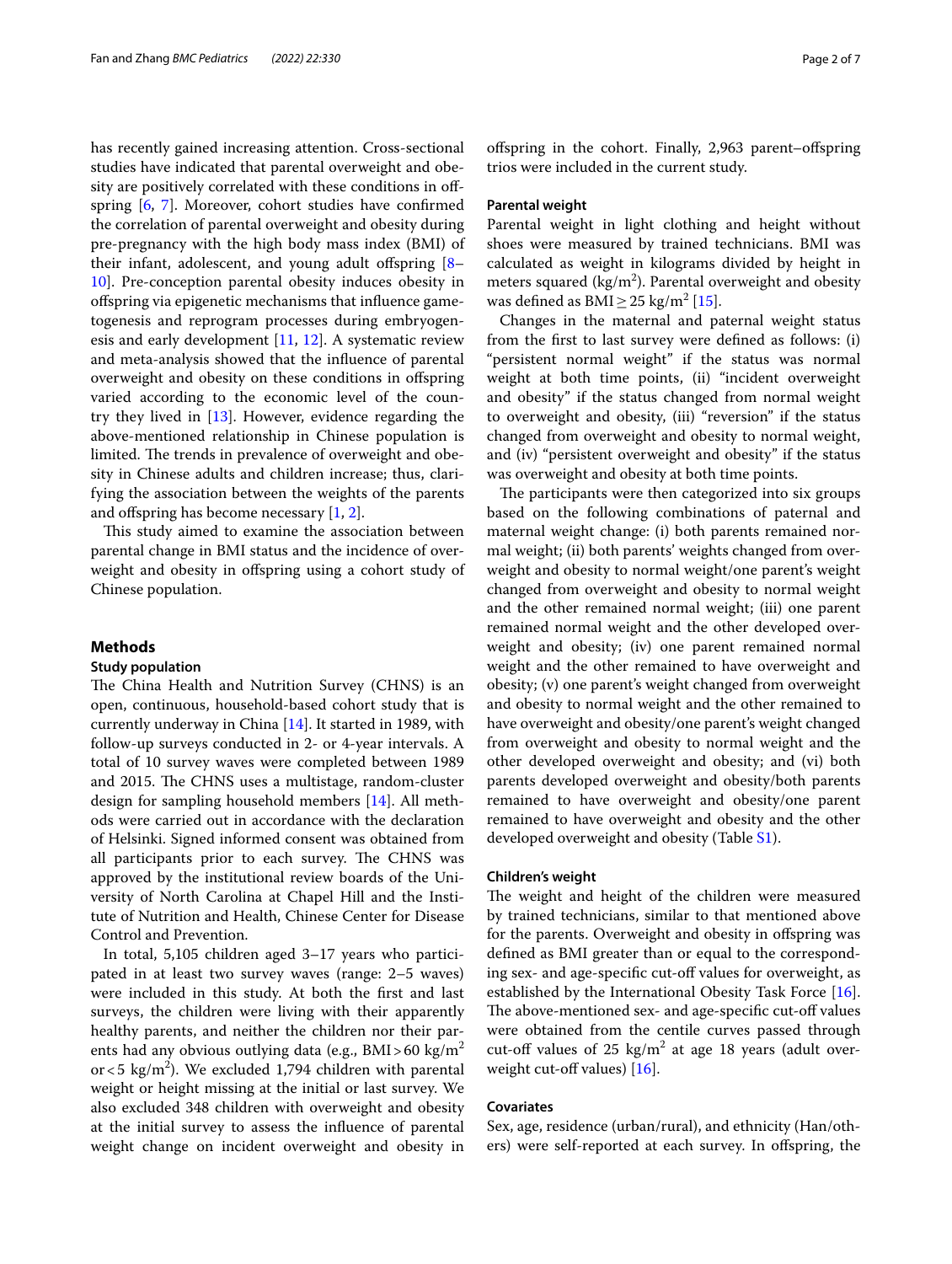energy intake was evaluated on the basis of three consecutive 24-h dietary recalls and household food inventories according to a Chinese food composition table [\[17](#page-6-15)]. The details of the dietary assessment are described in a previous study [\[17](#page-6-15)]. Household assets included color TV, refrigerator, microwave oven, electrical cooking pot, air conditioner, electric fan, and camera. Considering each asset worth 1 point, the household asset score ranged from 0 to 7. The length of follow-up was calculated by the gap between last and frst survey year. We used mode imputation method for missing covariates information except for sex and age given corresponding missing data were less.

# **Statistical analysis**

We used a normality test (the Kolmogorov–Smirnov test) to identify whether the data were normally distributed. Mean $\pm$ standard deviation and median (interquartile range) were considered as normal and non-normal continuous variables, respectively. Categorical variables were presented as number (percentages).

A logistic regression model adjusted for sex, ethnicity, the length of follow-up, and baseline covariates (the year of study entry, age, residence, energy intake, and household asset score) was used to investigate the infuence of baseline paternal overweight and obesity (exposure) on the incidence of overweight and obesity in ofspring (outcome). Similarly, we used a covariate-adjusted logistic regression model to assess the association of baseline maternal overweight and obesity (exposure) with the incidence of overweight and obesity in offspring (outcome). We also used a covariate-adjusted logistic regression model to assess the association between the number of parents with baseline overweight and obesity (exposure) and the incident overweight and obesity in offspring (outcome).

A logistic regression model adjusted for the aforementioned covariates was also used to assess the association of paternal weight change (exposure) with the incidence of overweight and obesity in ofspring (outcome). We also used a covariate-adjusted logistic regression model to assess the infuence of maternal weight change (exposure) on the incidence of overweight and obesity in ofspring (outcome). To evaluate the stability of these associations, we conducted the sensitivity analyses. First, stratifed analyses were performed by the sex of ofspring (male/female ofspring). Second, the defnition of overweight and obesity in Chinese adults  $(BMI \geq 24 \text{ kg/m}^2)$ was used to identify paternal and maternal overweight and obesity  $[18]$  $[18]$ . The definition of overweight and obesity in Chinese children was applied to offspring as well [[18\]](#page-6-16). Offspring aged less than 6 years (no cut-off for overweight provided by the defnition of overweight and

obesity in Chinese children for this age group) and offspring with overweight and obesity, as identifed using the abovementioned defnition at the initial survey, were excluded [[18](#page-6-16)]. We repeated the analyses.

In addition, a covariate-adjusted logistic regression model was used to assess the infuence of the various combinations of paternal and maternal weight change (exposure) on the incidence of overweight and obesity in ofspring (outcome).

All analyses were performed using SAS 9.4 (SAS Institute Inc., Cary, NC), and two-tailed *P* values  $\leq 0.05$  were considered statistically signifcant.

# **Results**

The incidence of overweight and obesity in offspring was 5.8% during a mean follow-up of 5.4 years. The baseline characteristics of the parent–ofspring trios are summa-rized in Table [1](#page-3-0). The median ages of the offspring, fathers, and mothers at baseline were 7.0, 36.0, and 34.0 years, respectively. The median BMIs of the offspring, fathers, and mothers at baseline were 15.5, 21.6, and 21.5 kg/m<sup>2</sup>, respectively. The prevalence of paternal and maternal overweight and obesity at baseline was 13.7% and 14.3%, respectively.

Table S<sub>2</sub> presents the parental baseline weight and risk of overweight and obesity in ofspring. Paternal and maternal overweight and obesity at baseline were signifcantly associated with these conditions in ofspring at follow-up (all  $P_s$ <0.05). Children who had one or both parents with overweight and obesity at baseline were more likely to have overweight and obesity at followup than those whose both parents had normal weight (all  $P_s$ <0.05). A significant increase trend was noted in the prevalence of overweight and obesity in offspring at follow-up across the increasing number of parents with overweight and obesity at baseline (*P* for trend <0.001).

Table [2](#page-3-1) shows the parental weight change and risk of overweight and obesity in ofspring. Compared with the paternal persistent normal group, the paternal persistent overweight and obesity group (odds ratio [95% confdence interval], OR [95% CI]: 3.22 [2.13, 4.87]) and the paternal incident overweight and obesity group (OR [95% CI]: 2.46 [1.58, 3.84]), but not the paternal reversion group, were more likely to report overweight and obesity in ofspring at follow-up. Similar results were obtained for the association of maternal weight change with the incidence of overweight and obesity in offspring. Table [S3](#page-5-0) reports the results of sensitivity analyses stratifed by the sex of offspring. In male offspring, the influence of paternal and maternal weight change on the incidence of overweight and obesity were similar to those reported above. In female ofspring, compared with the paternal persistent normal group, the paternal persistent overweight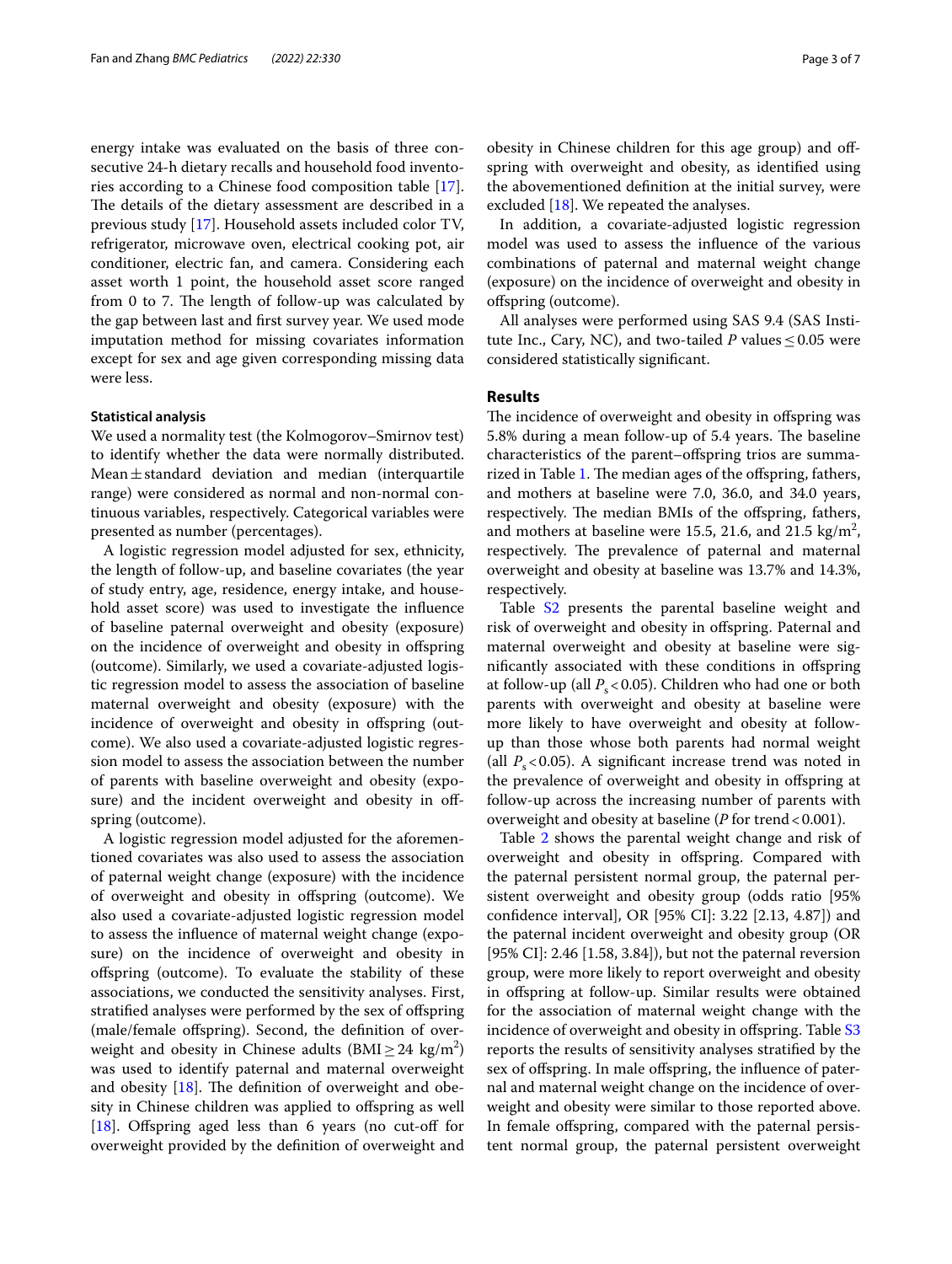<span id="page-3-0"></span>

| Table 1 Baseline characteristics of participants in this study |  |  |  |
|----------------------------------------------------------------|--|--|--|
|----------------------------------------------------------------|--|--|--|

| <b>Variables</b>         |                |
|--------------------------|----------------|
| Household ( $n = 2963$ ) |                |
| Household asset score    | 1.0(2.0)       |
| Urban residence          | 803 (27.1%)    |
| Year of study entry      |                |
| 1991                     | 1545 (52.1%)   |
| 1993                     | 265 (8.9%)     |
| 1997                     | 382 (12.9%)    |
| 2000                     | 202 (6.8%)     |
| 2004                     | 195 (6.6%)     |
| 2006                     | 97 (3.3%)      |
| 2009                     | 165 (5.6%)     |
| 2011                     | 112 (3.8%)     |
| Father ( $n = 2963$ )    |                |
| Age, years               | 36.0(8.0)      |
| BMI, $kg/m2$             | 21.6(3.3)      |
| Overweight and obesity   | 405 (13.7%)    |
| Mother ( $n = 2963$ )    |                |
| Age, years               | 34.0 (8.0)     |
| BMI, $kg/m2$             | 21.5(3.6)      |
| Overweight and obesity   | 425 (14.3%)    |
| Children ( $n = 2963$ )  |                |
| Male                     | 1536 (51.8%)   |
| Age, years               | 7.0(6.0)       |
| Han Nationality          | 2524 (85.2%)   |
| Energy intake, kcal/day  | 1669.6 (851.0) |
| BMI, kq/m <sup>2</sup>   | 15.5(2.1)      |
| Overweight and obesity   | 0              |

The normal and non-normal continuous variables were described as mean $+$ standard deviation and median (interquartile range), respectively. Categorical variables were presented as number (percentages)

BMI indicates body mass index

and obesity group was more likely to report overweight and obesity in ofspring at follow-up; however, we did not identify similar trends in the mother–female ofspring weight association. Table [S4](#page-5-0) presents the results of the sensitivity analyses using the China overweight and obesity defnition. In general, the results did not change substantially relative to the fndings presented by Table [2](#page-3-1).

Table [3](#page-4-0) shows the combined infuence of paternal and maternal weight change on the incidence of overweight and obesity in ofspring at follow-up. Compared with children whose both parents remained normal weight, those whose one parent remained normal weight and the other developed overweight and obesity or whose one parent remained normal weight and the other remained to have overweight and obesity had higher risks of reporting overweight and obesity at follow-up (all  $P_s$  < 0.05). However, children whose both parents changed from overweight and obesity to normal weight or whose one parent changed from overweight and obesity to normal weight and the other remained normal weight did not report such higher risks (OR [95% CI]: 1.33 [0.51, 3.49]).

# **Discussion**

In this study, parental overweight and obesity at baseline were signifcantly correlated with these conditions in ofspring at follow-up. Compared with the persistent normal group, the persistent overweight and obesity group and the incident overweight and obesity group, but not the reversion group, were more likely to report overweight and obesity in offspring at follow-up, regardless of the father's or mother's condition. Compared with children whose both parents remained normal weight, those whose both parents changed from overweight and obesity to normal weight or whose one parent changed from

<span id="page-3-1"></span>

|  |  | Table 2 Parental weight change and risk of overweight and obesity in offspring |  |
|--|--|--------------------------------------------------------------------------------|--|
|  |  |                                                                                |  |

| <b>Weight status</b>                            | Incidence of overweight and obesity in<br>offspring, % | OR (95%CI) <sup>a</sup> | Ρ       |
|-------------------------------------------------|--------------------------------------------------------|-------------------------|---------|
| Paternal weight change                          |                                                        |                         |         |
| Persistent normal weight ( $n = 2252$ )         | 3.8                                                    | Ref                     |         |
| Reversion ( $n = 94$ )                          | 7.5                                                    | $1.74(0.75 - 4.02)$     | 0.198   |
| Incident overweight and obesity ( $n = 306$ )   | 10.5                                                   | $2.46(1.58 - 3.84)$     | < 0.001 |
| Persistent overweight and obesity ( $n = 311$ ) | 15.1                                                   | $3.22(2.13 - 4.87)$     | < 0.001 |
| Maternal weight change                          |                                                        |                         |         |
| Persistent normal weight ( $n = 2232$ )         | 4.9                                                    | Ref                     |         |
| Reversion ( $n = 73$ )                          | 2.7                                                    | $0.58(0.14 - 2.45)$     | 0.457   |
| Incident overweight and obesity ( $n = 306$ )   | 8.2                                                    | $1.77(1.10 - 2.82)$     | 0.018   |
| Persistent overweight and obesity ( $n = 352$ ) | 9.9                                                    | $2.03(1.34 - 3.09)$     | < 0.001 |

<sup>a</sup> Adjusted for sex, the length of follow-up, Han Nationality, and baseline characteristics (year of study entry, age, household asset score, urban residence and energy intake)

*OR* indicates odds ratio, *CI* indicates confdence interval

Ref indicated that the corresponding group was considered as "reference" group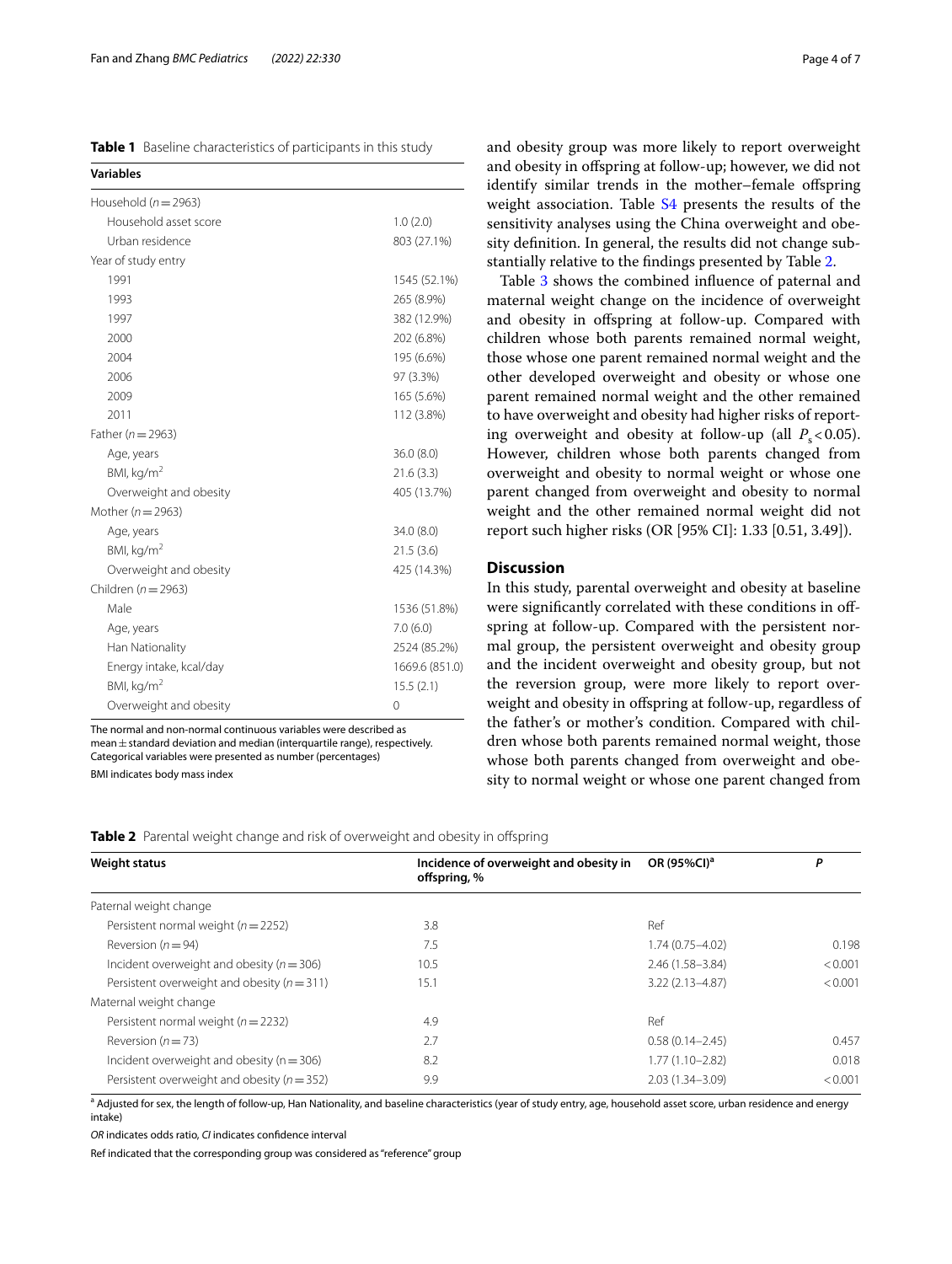<span id="page-4-0"></span>

| Table 3 Combinations of paternal and maternal weight change and risk of overweight and obesity in offspring |  |  |  |  |
|-------------------------------------------------------------------------------------------------------------|--|--|--|--|
|                                                                                                             |  |  |  |  |

| Weight change <sup>b</sup>                                                                                                                                                                                                                                                | Incidence of overweight<br>and obesity in offspring,<br>$\%$ | OR (95%CI) <sup>a</sup> | P       |
|---------------------------------------------------------------------------------------------------------------------------------------------------------------------------------------------------------------------------------------------------------------------------|--------------------------------------------------------------|-------------------------|---------|
| Both parents remained normal weight ( $n = 1777$ )                                                                                                                                                                                                                        | 3.4                                                          | Ref                     |         |
| Both parents' weights changed from overweight and obesity to normal weight/one parent's<br>weight changed from overweight and obesity to normal weight and the other remained<br>normal weight ( $n = 110$ )                                                              | 4.6                                                          | $1.33(0.51 - 3.49)$     | 0.560   |
| One parent remained normal weight and the other developed overweight and obesity<br>$(n=412)$                                                                                                                                                                             | 6.1                                                          | 1.74 (1.06-2.86)        | 0.028   |
| One parent remained normal weight and the other remained to have overweight and obesity 10.7<br>$(n=413)$                                                                                                                                                                 |                                                              | 2.80 (1.83-4.28)        | < 0.001 |
| One parent's weight changed from overweight and obesity to normal weight and the other<br>remained to have overweight and obesity/one parent's weight changed from overweight<br>and obesity to normal weight and the other developed overweight and obesity ( $n = 52$ ) | 7.7                                                          | 1.77 (0.59-5.29)        | 0.309   |
| Both parents developed overweight and obesity/ Both parents remained to have overweight<br>and obesity/One parent remained to have overweight and obesity and the other developed<br>overweight and obesity ( $n = 199$ )                                                 | 16.6                                                         | $4.47(2.76 - 7.23)$     | < 0.001 |

a Adjusted for sex, the length of follow-up, Han Nationality, and baseline characteristics (year of study entry, age, household asset score, urban residence and energy intake)

<sup>b</sup> Participants were categorized into six groups based on the combinations of paternal and maternal weight change (Table [S1](#page-5-0))

*OR* indicates odds ratio, *CI* indicates confdence interval

Ref indicated that the corresponding group was considered as "reference" group

overweight and obesity to normal weight while the other remained normal weight had no higher risks of reporting overweight and obesity at follow-up.

The findings of the present study are consistent with those of a previous study that reported that overweight and obesity during the parent's course of life are associated with the risk of the same conditions in ofspring aged 4–18 years [[19](#page-6-17)]. A cohort study further pointed out that parental obesity during their ofspring's childhood is a primary determinant of obesity in adult offspring [ $20$ ]. The 1958 British Birth Cohort and the Framingham Heart Study both reported the transmission of overweight and obesity across two generations and demonstrated that the signifcant association between parental and children's overweight and obesity had strengthened over time [\[21](#page-6-19), [22\]](#page-6-20). Our fndings were also consistent with those of another study showing that children whose one or both parents had overweight and obesity were more likely to develop overweight and obesity than those whose both parents had normal weight [\[20](#page-6-18), [22](#page-6-20), [23\]](#page-6-21).

The advantage of this study is that it clarifies the relationship between parental weight change and the incidence of overweight and obesity in offspring during the ofspring's childhood. Our fndings are in accordance with a previous study showing that an excessive increase in the BMI of parents over 16 years of followup predicted the incidence of overweight and obesity in offspring  $[10]$  $[10]$ . The findings of the Framingham Heart Study also partly support our fnding that parental obesity predicted weight gain and incident obesity in offspring  $[22]$ . The results of previous studies regarding mother–son, father–son, and father–daughter weight relationships are also similar to our fndings [[24–](#page-6-22)[26](#page-6-23)]. Notably, studies have revealed signifcant correlations between the weight statuses of mothers and daughters [[24](#page-6-22)[–26](#page-6-23)]. However, no association between mothers' weight change and the incidence of overweight and obesity in female ofspring was observed in our study. This discrepancy is likely due to the differences in the sample size, age range, and ethnic composition of the study populations and the time points for measuring the parental and offspring weight and height. The Longitudinal Study of Australian Children indicates that fathers rather than mothers play an important role in the development of overweight and obesity in offspring, which is partly lined with our fndings [\[27](#page-6-24)]. Further studies are needed to compare the relative associations of paternal and maternal weight with weight in ofspring during diferent time periods [\[13\]](#page-6-10).

Both our study and the Northern Finland Birth Cohort 1986 reported the combined associations between parental weight change and the incidence of overweight and obesity in offspring  $[10]$  $[10]$ . In contrast to a previous study, this study provided value information: compared with children whose both parents remained normal weight, those whose both parents changed from overweight and obesity to normal weight or whose one parent changed from overweight and obesity to normal weight while the other remained normal weight had no higher risks of reporting overweight and obesity at follow-up [[10](#page-6-7)].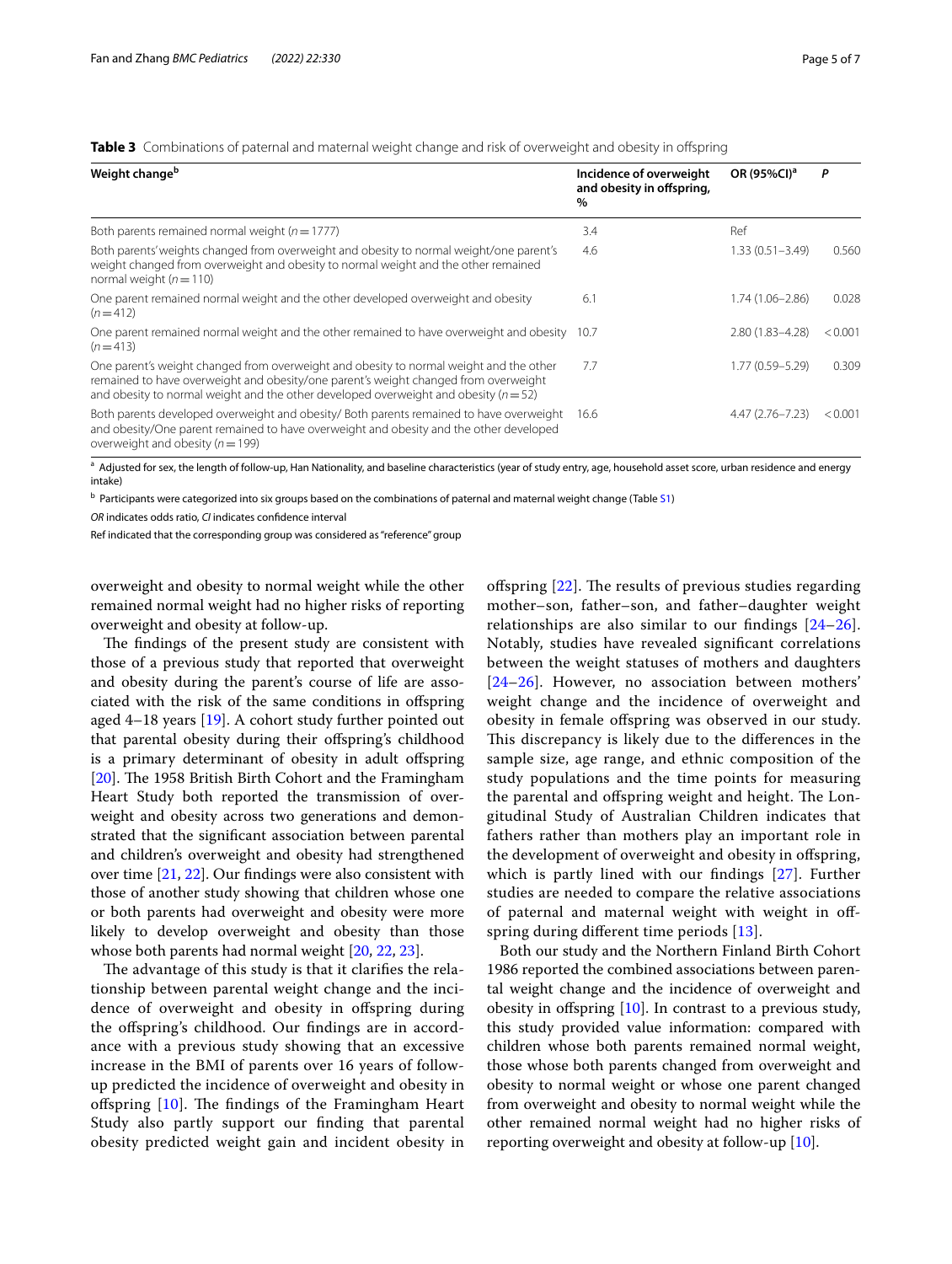Some potential mechanisms may explain our fndings. First, overweight and obesity are partly infuenced by genetic determinants [[19](#page-6-17), [28](#page-6-25)]. A study indicated that assortative mating for obesity contributes to the risk of obesity in ofspring and consequently to the obesity epidemic [\[29\]](#page-6-26). A UK sample of 5,092 twin pairs aged 8–11 years confrmed the high impact of genetic deter-minants on BMI [[30](#page-6-27)]. Second, family members may share similar social environment, lifestyle, and dietary patterns [[19,](#page-6-17) [22,](#page-6-20) [26](#page-6-23), [31\]](#page-6-28), given that parents shape the behavior patterns of their offspring and create a family environment. For example, parental eating preferences have been shown to have a crucial impact on the food choice and the consequent obesity risk of adolescents [[26](#page-6-23), [32\]](#page-6-29). Taken together, the literature suggests that parental obesity represents a surrogate marker of the infuence of genetic determinants and shared environment, lifestyle, and dietary patterns on the obesity risk of their offspring [[31\]](#page-6-28).

The strengths of this study include the householdbased design and longitudinal cohort that allowed us to directly measure parental weight over the long term and obtain high-quality data. Additionally, we also acknowledge several limitations in this study. First, the small sample size may have afected the results of our analyses. Further studies using larger cohorts are needed to verify our fndings. However, our main results (e.g. association between parental overweight and obesity and these conditions in ofspring) were consistent with a previous meta-analysis [\[13](#page-6-10)]. Second, the biological mechanism underlying the parent–ofspring weight relationship was not determined in this study. However, our study and previous publications suggested that the biological mechanism associated with genetic determinants and shared environment, lifestyle, and dietary patterns should be determined [[19](#page-6-17), [22,](#page-6-20) [26](#page-6-23), 28-[31](#page-6-28)]. Third, our study was conducted in a Chinese cohort. The findings needed to be interpreted with caution in other population. However, a previous meta-analysis including participants from many countries confrmed our main results [\[13](#page-6-10)]. Finally, given the observational nature of this study, causal associations could not be established.

# **Conclusions**

In summary, this study showed that parental weight change was associated with the incidence of overweight and obesity in offspring. This finding emphasizes the importance of parental weight management in the prevention of overweight and obesity in offspring.

#### **Abbreviations**

BMI: Body mass index; CHNS: China Health and Nutrition Survey.

# **Supplementary Information**

The online version contains supplementary material available at [https://doi.](https://doi.org/10.1186/s12887-022-03399-8) [org/10.1186/s12887-022-03399-8](https://doi.org/10.1186/s12887-022-03399-8).

<span id="page-5-0"></span>**Additional fle 1: Table S1** Groups based on the combinations of paternal and maternal weight change. **Table S2** Parental baseline weight and risk of overweight and obesity in ofspring at follow up. **Table S3** Parental weight change and risk of overweight and obesity in male and female ofspring. **Table S4** Parental weight change and risk of overweight and obesity in ofspring using China overweight and obesity defnition.

#### **Acknowledgements**

This research uses data from China Health and Nutrition Survey (CHNS). We are grateful to research grant funding from the National Institute for Health (NIH), the Eunice Kennedy Shriver National Institute of Child Health and Human Development (NICHD) for R01 HD30880, National Institute on Aging (NIA) for R01 AG065357, National Institute of Diabetes and Digestive and Kidney Diseases (NIDDK) for R01DK104371 and R01HL108427, the NIH Fogarty grant D43 TW009077 since 1989, and the China-Japan Friendship Hospital, Ministry of Health for support for CHNS 2009, Chinese National Human Genome Center at Shanghai since 2009, and Beijing Municipal Center for Disease Prevention and Control since 2011. We thank the National Institute for Nutrition and Health, China Center for Disease Control and Prevention, Beijing Municipal Center for Disease Control and Prevention, and the Chinese National Human Genome Center at Shanghai.

#### **Authors' contributions**

Dr Fan conceptualized and designed the study, carried out the initial analyses, drafted the initial manuscript and reviewed and revised the manuscript; Dr Zhang critically reviewed and revised the manuscript; and all authors approved the fnal manuscript as submitted.

#### **Funding**

This study was supported by the PhD Funding Program of North Sichuan Medical College (CBY18-QD02). The funders had no role in the design and conduct of the study; collection, management, analysis, and interpretation of the data; preparation, review, or approval of the manuscript; and decision to submit the manuscript for publication.

#### **Availability of data and materials**

The datasets used and/or analyzed during the current study are available from the corresponding author on reasonable request.

#### **Declarations**

#### **Ethics approval and consent to participate**

Informed consent was obtained from all subjects and/or their legal guardian(s). The CHNS was approved by the institutional review boards of the University of North Carolina at Chapel Hill and the Institute of Nutrition and Health, Chinese Center for Disease Control and Prevention.

#### **Consent for publication**

Not applicable.

#### **Competing interests**

The authors declare that they have no competing interests.

#### **Author details**

<sup>1</sup> Department of Epidemiology and Health Statistics, School of Public Health, North Sichuan Medical College, No. 234 Fujiang Road, Shunqing District, Nanchong 637000, China. <sup>2</sup>Thomas E.Starzl Transplantation Institute, University of Pittsburgh Medical Center, Pittsburgh, USA.

## Received: 25 January 2022 Accepted: 3 June 2022Published online: 07 June 2022